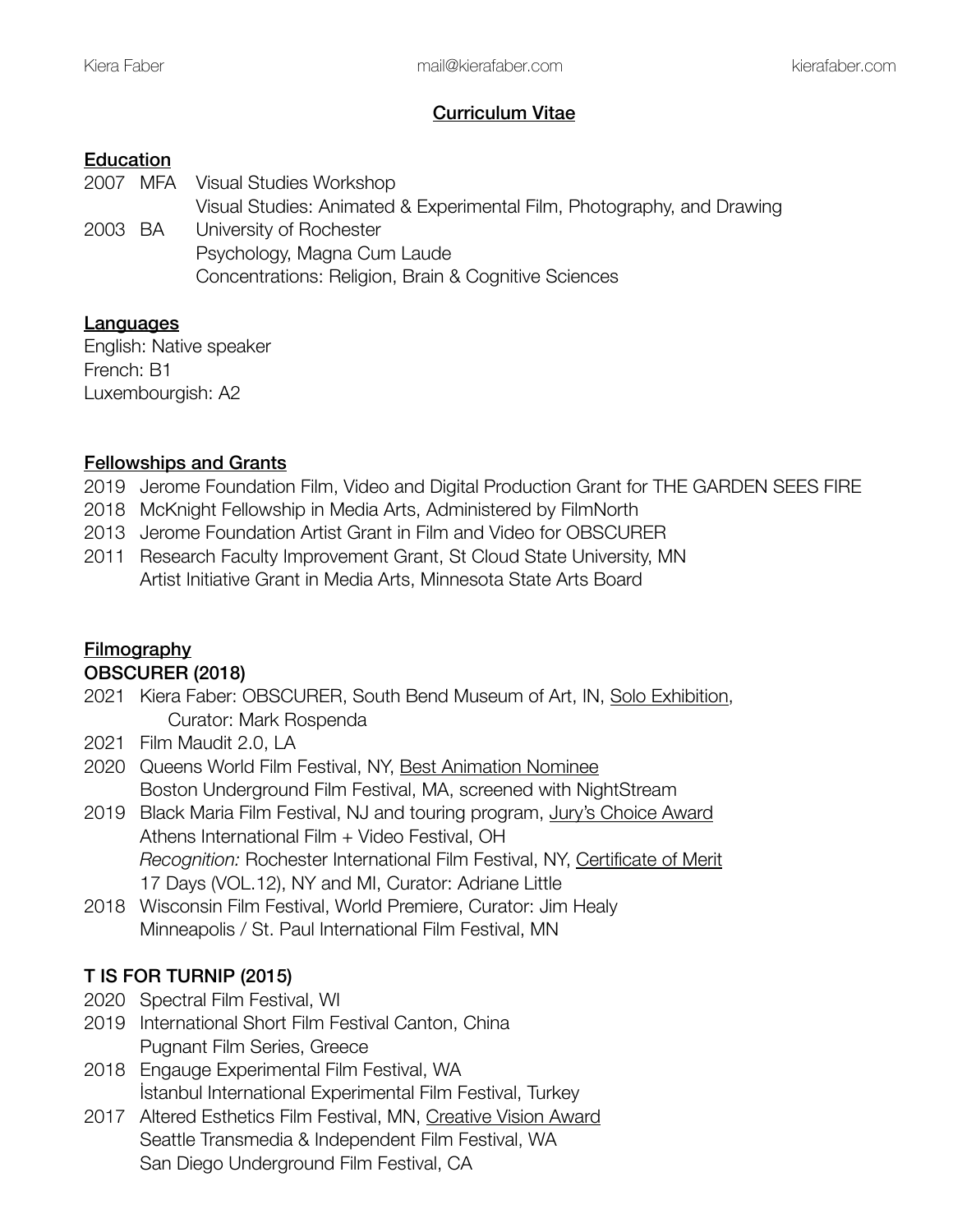Moviate Underground Film Festival, PA Edição do Dobra- Festival Internacional de Cinema Experimental, Brazil Athens International Film + Video Festival, OH Experiments in Cinema, NM Big Muddy Film Festival, IL

2016 London Experimental Film Festival, UK Minneapolis / St. Paul International Film Festival, MN Extremely Shorts Film Festival, TX

## LIVING ORGANICS (2009)

- 2017 Feminist Video Quarterly #6, MN
- 2011 Kiera Faber: LIVING ORGANICS, Gwen Frostic School of Art, MI, Solo Exhibition Curator: Adriane Little
- 2010 George Eastman Museum, NY, Curator: Jim Healy SENE Film, Music & Arts Festival, RI Chicago Short Film Brigade, IL The Little Theater, NY
- 2009 Queens International Film Festival, NY, Best Domestic Animation Nominee High Desert Shorts International Film Festival, NV V International Short-Movie Exhibition of Unioeste, Brazil

### EVILS (2006)

- 2015 Unclean in Motion, SomoS, Berlin
- 2007 Hudson Valley Film and Video Festival, NY
- 2006 Big Mountain Short Film Festival, New Zealand Harry Warner Festival of Short Films and Video, PA Big Muddy Film Festival, IL KIN International Film Festival, Armenia Kiera Faber: Video Works, Rochester Contemporary Art Gallery, NY, Solo Exhibition

### CHILDREN OF GOD (2006)

- 2007 Wonder Women Film Festival, NY, Best of Show
- 2006 KIN International Film Festival, Armenia The Little Theater, NY Kiera Faber: Video Works, Rochester Contemporary Art Gallery, NY, Solo Exhibition

#### MAN-I-FEST (2005)

2007 Athens Video Art Festival, Greece

#### Selected Photography and Drawing Exhibitions

- 2015 North of the 45th, DeVos Art Museum, MI, Best of Show
- 2014 The Lost Diary of S.C., Alice R. Rogers & Target Galleries, MN, Solo Exhibition
- 2012 Completely Human, Center for Photography at Madison, WI, Solo Exhibition Completely Human, Texas A&M University Commerce, TX, Solo Exhibition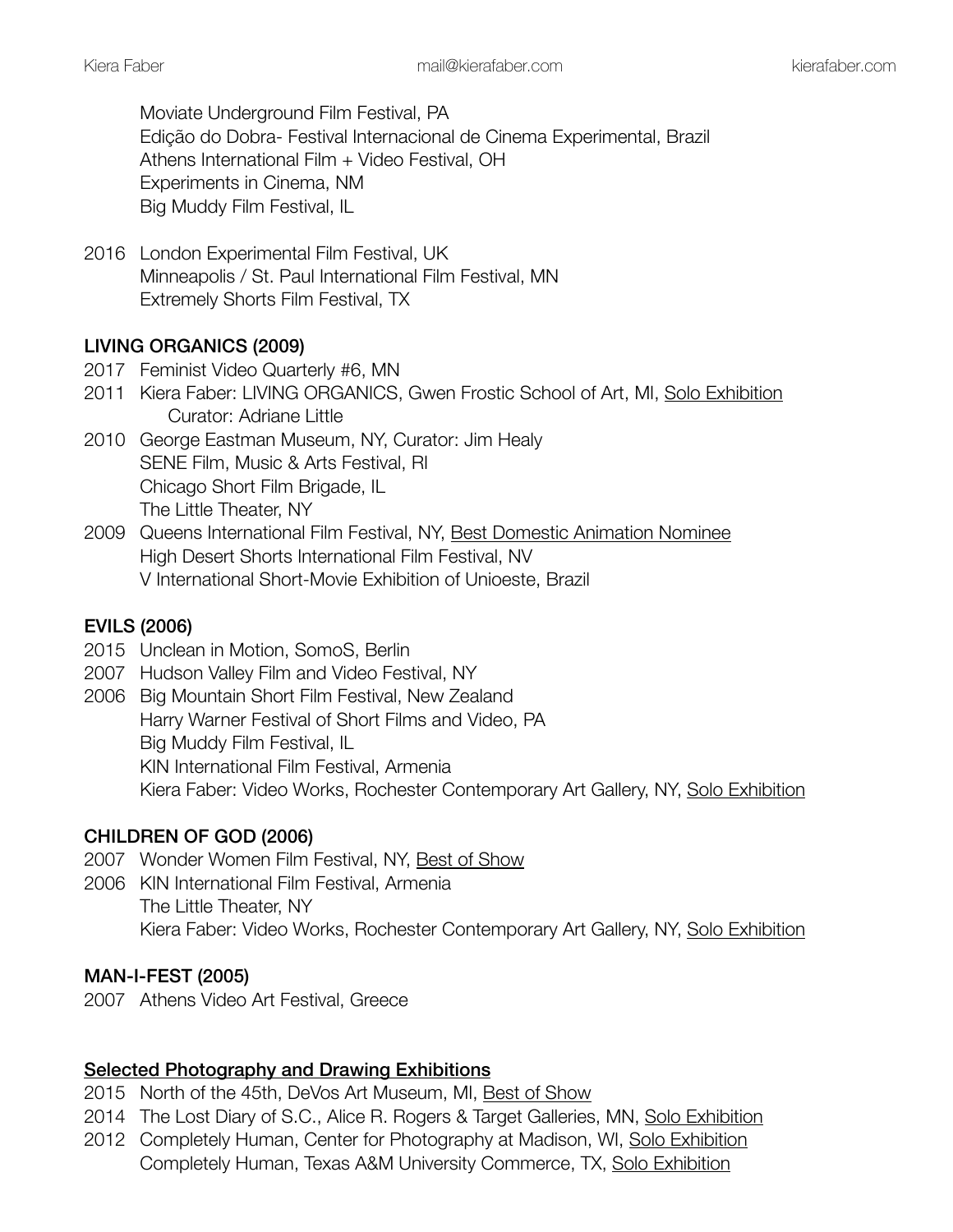- 2011 LIVING ORGANICS / 09.01.29, MacRostie Art Center, MN, Solo Exhibition
- 2010 LIVING ORGANICS / 09.01.29, Sheetz Gallery, PA, Solo Exhibition LIVING ORGANICS / 09.01.29, Gage Family Art Gallery, MN, Solo Exhibition Ethereal Views: Environments in Contemporary Art, Eclipse Gallery, WI
- 2008 Investigating the Corporeal, Flanders Art Gallery, NC

## **Collections**

2010-2012 LIVING ORGANICS / 09.01.29 Midwest Photographers Project, Museum of Contemporary Photography, IL

### Visiting Artist and Presentations

- 2021 Moonplay Cinema: "where to from here" (podcast), Featured artist
- 2019 Walker Art Center Cinema, MN, McKnight Media Artist Retrospective College of Saint Benedict, MN, visiting artist for Digital Media: Movement
- 2018 Saint John's University, MN, stop motion animation artist talk and screening
- 2016 Saint John's University, MN, stop motion animation artist talk
- 2013 Saint John's University, MN, stop motion animation workshop
- 2012 PhotoMidwest:Center for Photography at Madison, WI, artist talk Texas A&M University Commerce, TX, artist talk and graduate studio visits

## **Service**

| 2013-2014 | Student Gallery Director, College of Saint Benedict, MN              |
|-----------|----------------------------------------------------------------------|
| 2012      | Panelist, Artist Initiative Grant in Media Arts, MN State Arts Board |
| 2011      | Juror, All-Student Exhibition, Augsburg College, MN                  |

### Bibliography and Press

- 2020 Willms, Jan. "Micro theater series highlights women filmmakers". Monitor, Saint Paul.
- 2019 Jerome Foundation, "2019 Minnesota Film, Video and Digital Production Grants Announced". Reyes, Jes. "Artists I Admire Interview Series: Kiera Faber." www.jesreyes.com Walker Art Center. "McKnight Media Artist Fellowships 2019." Walker Cinema. Zlatar, Alexandria. The Starving Artist. The Glasgow School of Art.
- 2018 Peterson, Andrew. "FilmNorth announces the 2018 McKnight Media Artist Fellows". Kurkerewicz, Reid. "Animation at the 2018 Wisconsin Film Festival." Tone Madison.
- 2017 Reising, Gunthar. "The Southern Theater's fringes of film-making." Minnesota Daily. Reyes, Jes. "2017 Creative Vision Award Awardees." aefilmfest.weebly.com.
- 2015 Creative Capital. "On Our Radar".
- 2014 Newman, Emily. "Confronting Art About Rape." Exploring Bodies in Time and Space edited by Loyola McLean, Lisa Stafford, and Mark Weeks. ID Press. Murray, Kyle. "The Lost Diary of S.C." The Record. 4. Colburn, Sarah. "The Lost Diary of S.C. exhibit opens at SJU/CSB." St Cloud Times. Bram, David. "The Sixth Anniversary Issue." Fraction Magazine.
- 2013 Powers, John. "Identity Crisis." Afterimage, 40(4): 37-38.
- 2011 Larson, Tara. "Living Organics at Atrium Gallery." Western Herald, Michigan.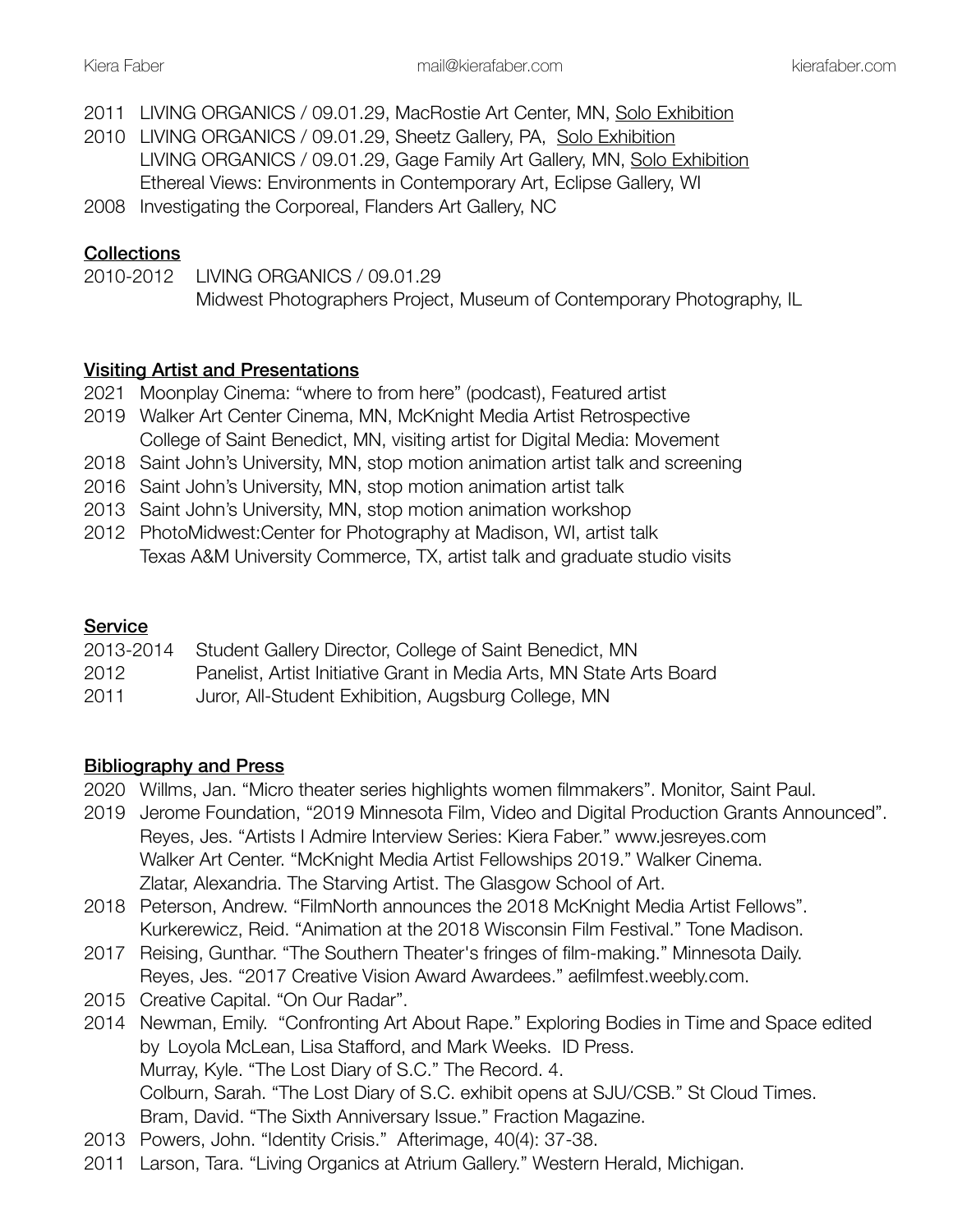Bergstedt, Nathan. "Kiera Faber's Living Organics at the MAC." Grand Rapids Herald-Review.

- 2010 Schouweiler, Susannah, "Issue 56.1: Milestones." access+ENGAGE. mnartists.org.
- 2009 Holleley, Douglas. Photo-editing and Presentation. Clarellen/RIT Cary Graphic Arts Press. 58-59.

## Employment

| 2019-2021 | <b>Professional Artist</b>                                           |
|-----------|----------------------------------------------------------------------|
| 2016-2019 | Photography Instructor                                               |
|           | Saint Cloud Technical and Community College, MN                      |
| 2015      | Co-Director Roman-Greco Study Abroad Program                         |
|           | College of Saint Benedict & Saint John's University, MN              |
| 2013-2014 | Visiting Assistant Professor of Art                                  |
|           | College of Saint Benedict & Saint John's University, MN              |
| 2009-2014 | Adjunct Professor of Art                                             |
|           | Saint Cloud State University, MN                                     |
| 2007-2008 | Art Instructor                                                       |
|           | University of Rochester, Memorial Art Gallery, Creative Workshop, NY |

### Teaching Experience

Digital Photography

### Saint Cloud Technical and Community College, MN

 *Introduce the medium of photography as a means of personal and creative expression. Aesthetic concerns, content and meaning are explored through the creation of photographs.* 

### 2D and 4D Design

### College of Saint Benedict & Saint John's University, MN

*Explore and apply the elements and principles of two-dimensional design and four-dimensional design through a variety of media including stop motion animation, photography, and artist books.*

### 2D Design and Color

### Saint Cloud State University, MN

 *Critical and analytical skills used in building basic visual design vocabulary.*

### 3D Design and Drawing

### College of Saint Benedict & Saint John's University, MN

 *Explore and apply the elements and principles of three-dimensional design and drawing to visual/ spatial problems.* 

## Drawing Foundation I: Observation

Saint Cloud State University, MN

*Basic drawing skills, materials and techniques with emphasis on perceptual acuity and visual elements.*